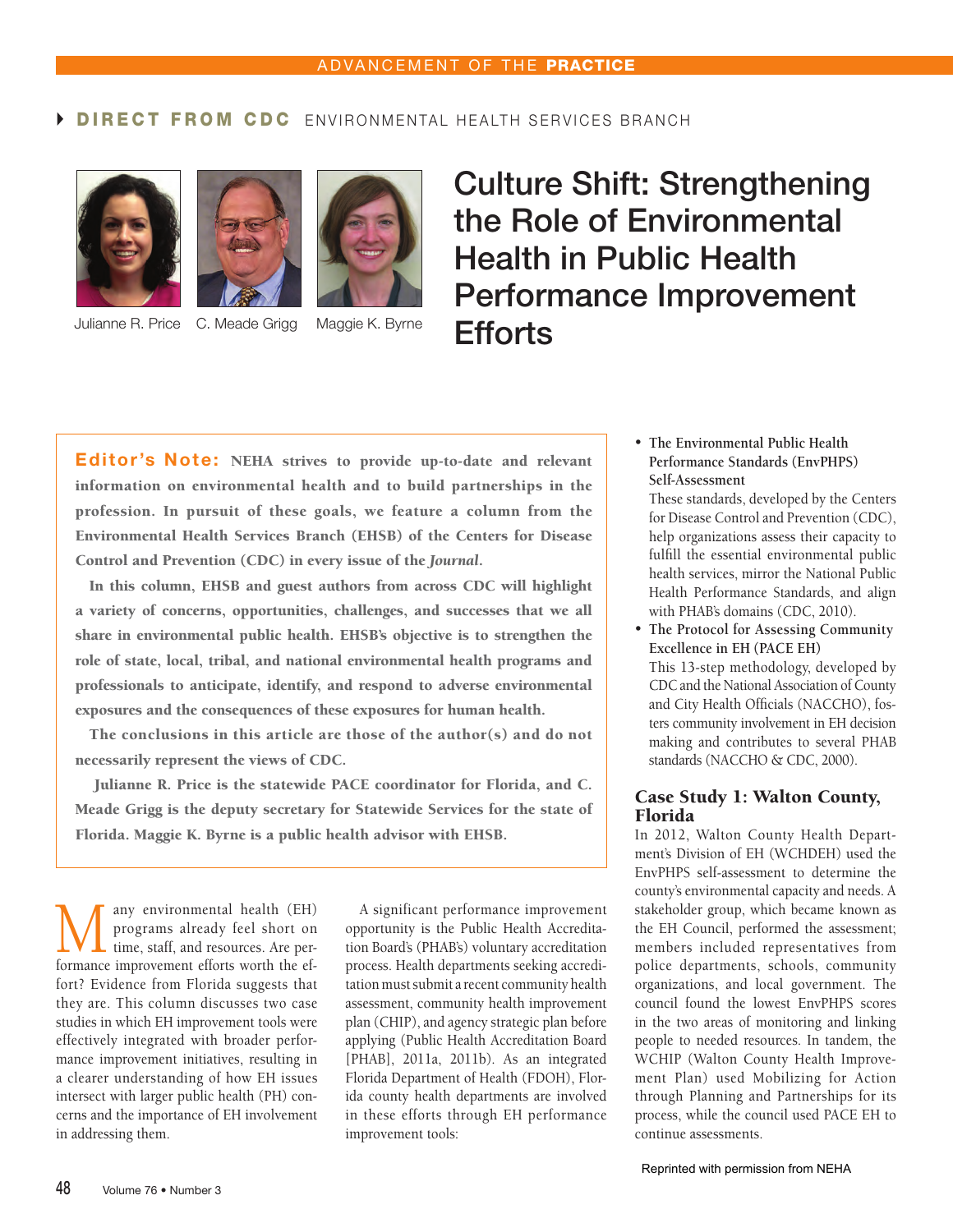

Garden in a bucket program created to promote vegetable intake in Walton County.

Early in the CHIP process, WCHDEH realized that EH should be actively involved in WCHDEH's community health improvement planning initiatives. Stakeholders working on the CHIP learned that many root causes for chronic diseases link directly to environmental factors; in response, they composed specific strategies to address both the community's EH concerns and the environmental causes of chronic disease. For example, to increase fruit and vegetable intake, a CHIP objective was formed to create a "garden in a bucket" initiative to encourage families to plant small container vegetable gardens and to prepare and enjoy nutritious meals together (see photo above). Now implemented in all county schools, this program was recently designated a NACCHO promising practice (National Association of County and City Health Officials [NACCHO], 2013).

### Case Study 2: Indian River County, Florida

The Indian River County Health Department's Division of EH (IRCHDEH) staff members used PACE EH to review the EnvPHPS-identified service gaps and to develop and prioritize actions. Because IRCHDEH staff members began integrating the EnvPHPS self-assessment data into the CHIP *as the CHIP was being*  *developed*, the CHIP advisory group realized that EH factors influence issues they were already working on such as obesity, limited access to care, and transportation. This synergistic timing resulted in the CHIP advisory group elevating built environment to the third most important issue in their CHIP.

IRCHDEH case results included an increase in health department staff input in the county's planning processes and a focus on nonmandatory EH functions: 1) performing built environment interventions in communities with high chronic disease rates, 2) reversing the decline of the Indian River Lagoon, and 3) reducing rates of hospitalization resulting from dog bites. IRCHDEH combined EH work with local stakeholders' work to create a strong role for EH in accomplishing CHIP priority actions, thus integrating EH into larger health planning and performance improvement activities.

# Shifting the Culture

Utilizing PACE EH methodology to mobilize the community was key to integrating necessary processes, from defining issues to implementing action plans. The EnvPHPS self-assessment revealed service gaps, which the health department utilized to define deficiencies within a community and EH scope.

#### Quick Links on Environmental Health and Performance Improvement

- • Environmental Public Health Performance Standards (EnvPHPS)—assessment tool, articles on environmental health performance improvement, and online toolkit on preparing for and conducting the assessment: www. cdc.gov/nceh/ehs/EnvPHPS.
- • National Public Health Performance Standards (NPHPS)—tools and materials for local, state, and governing entity assessments: www.cdc.gov/nphpsp.
- Protocol for Assessing Community Excellence in Environmental Health (PACE EH)-online toolkit, PAcE EH guidance document in English and Spanish, and other resources (you will be prompted to sign up for a free NACCHO login to download documents): www. naccho.org/topics/environmental/ PAcE-EH.
- Public Health Accreditation Board (PHAB)—review standards and measures and other resources supporting voluntary public health accreditation: www.phaboard.org.

Data and action plans from these processes were then incorporated into the larger CHIP. Because accreditation requires applicants to have a CHIP, the FDOH felt strongly that EnvPHPS and PACE EH particularly bolstered PHAB Domain 4 ("Engage with the community to identify and address health problems") and should be part of community health improvement planning. See Figure 1 for a more thorough crosswalk of how the EnvPHPS and PACE EH align with PHAB domains.

Florida's experience indicates that highlevel leadership support for quality improvement can provide additional impetus for EH involvement. At FDOH, the deputy for Statewide Services emphasizes that "organi-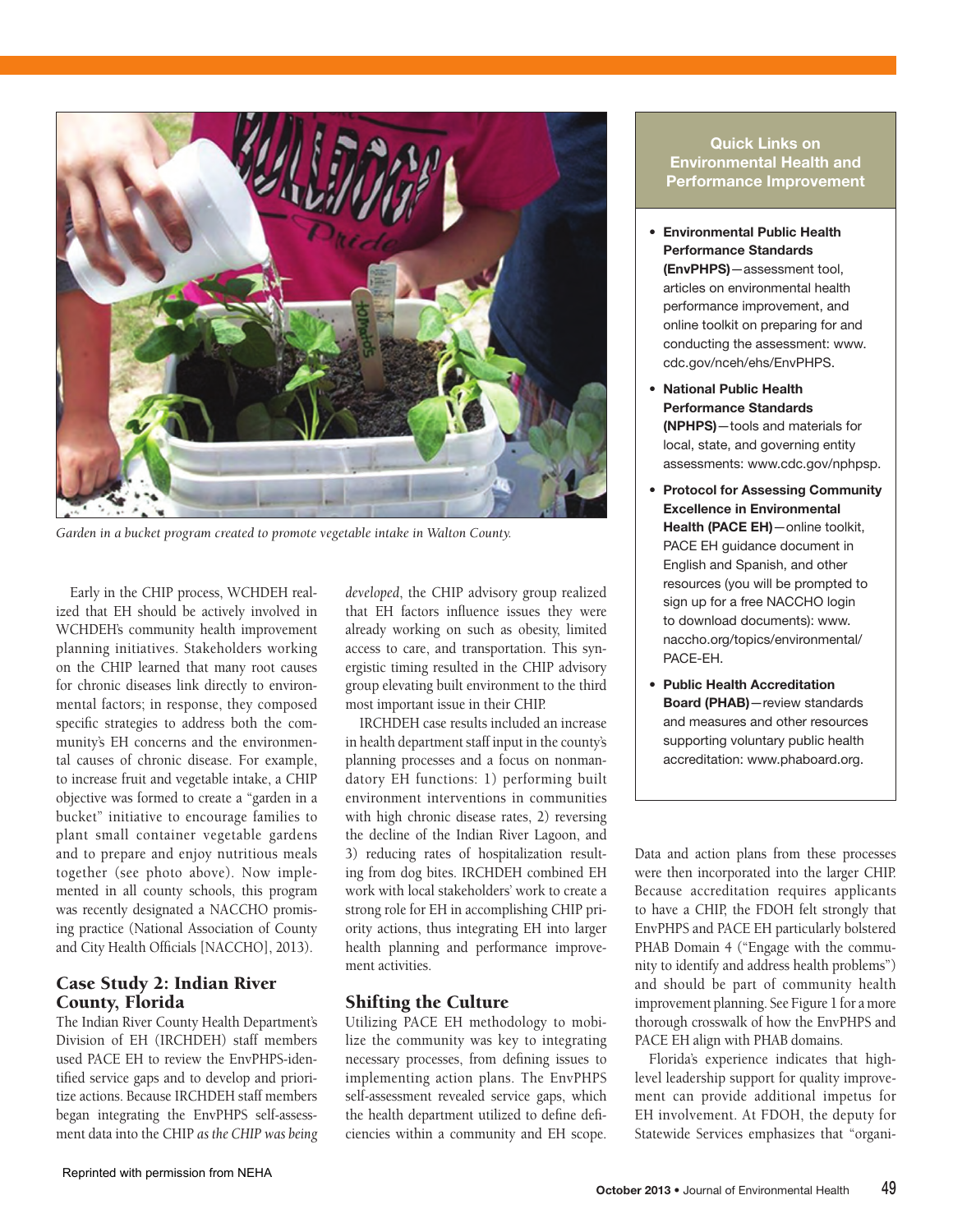# FIGURE 1

#### Aligning Public Health Accreditation Board Domains With envPHPS and PACe eH

| <b>Public Health Accreditation</b><br>(PHAB) Board Domains                                                                                   | <b>EnvPHPS</b>                                                                                                                                                                           | <b>PACE EH</b>                                                                                                                                                                                                                                                                                                                                                                                                                                                                                                                                                                                                               |
|----------------------------------------------------------------------------------------------------------------------------------------------|------------------------------------------------------------------------------------------------------------------------------------------------------------------------------------------|------------------------------------------------------------------------------------------------------------------------------------------------------------------------------------------------------------------------------------------------------------------------------------------------------------------------------------------------------------------------------------------------------------------------------------------------------------------------------------------------------------------------------------------------------------------------------------------------------------------------------|
| Domain 1: Conduct and<br>disseminate assessments<br>focused on population health<br>status and public health issues<br>facing the community. | <b>Essential Service 1: Monitor</b><br>environmental and health status<br>to identify and solve community<br>environmental public health<br>problems.                                    | PHAB cites PACE EH as an example tool for standard 1.1 (Participate in or conduct a<br>collaborative process resulting in a comprehensive community health assessment).<br>Florida has identified additional measures where a PACE EH process may contribute as follows:<br>• 1.2.3 A (Collect additional primary and secondary data on population health status),<br>• 1.3.1 A (Analyze and draw conclusions from public health data),<br>• 1.3.2 L (Provide public health data to the community), and<br>• 1.4.1 A (Use data to recommend and inform public health policy, processes, programs, and/<br>or interventions). |
| Domain 2: Investigate health<br>problems and environmental<br>public health hazards to protect<br>the community.                             | Essential Service 2: Diagnose and<br>investigate environmental public<br>health problems and health hazards<br>in the community.                                                         | None noted.                                                                                                                                                                                                                                                                                                                                                                                                                                                                                                                                                                                                                  |
| Domain 3: Inform and educate<br>about public health issues and<br>functions.                                                                 | Essential Service 3: Inform, educate,<br>and empower people about<br>environmental public health.                                                                                        | No specific citation by PHAB; Florida has identified the following measures where a PACE EH<br>process may contribute as follows:<br>• 3.1.1 A (Provide information to public on protecting their health), and<br>• 3.1.2 A (Implement health promotion strategies to protect the population from preventable<br>health conditions).                                                                                                                                                                                                                                                                                         |
| Domain 4: Engage with the<br>community to identify and<br>address health problems.                                                           | <b>Essential Service 4: Mobilize</b><br>community partnerships and actions<br>to identify and solve environmental<br>public health problems.                                             | No specific citation by PHAB; Florida considers the community-focused assessment component<br>of PACE EH to be supportive of this domain.                                                                                                                                                                                                                                                                                                                                                                                                                                                                                    |
| Domain 5: Develop public health<br>policies and plans.                                                                                       | Essential Service 5: Develop policies<br>and plans that support individual and<br>community environmental public<br>health efforts.                                                      | PHAB cites PACE EH as an example tool for measure 5.2 (Conduct a comprehensive planning<br>process resulting in a tribal/state/community health improvement plan).<br>Florida has identified additional measures where a PACE EH process may contribute as follows:<br>• 5.1.2 A (Engage in activities that contribute to the development and/or modification of public<br>health policy), and<br>• 5.2.3 A (Implement elements and strategies of the health improvement plan, in partnership<br>with others).                                                                                                               |
| Domain 6: Enforce public<br>health laws.                                                                                                     | <b>Essential Service 6: Enforce</b><br>laws and regulations that protect<br>environmental public health and<br>ensure safety.                                                            | No specific citation by PHAB, although PACE EH processes may contribute to standard 6.2<br>(Educate individuals and organizations on the meaning, purpose, and benefit of public health laws<br>and how to comply) by helping raise awareness of environmental health issues and related laws.                                                                                                                                                                                                                                                                                                                               |
| Domain 7: Promote strategies<br>to improve access to health<br>care services.                                                                | Essential Service 7: Link people to<br>needed environmental public health<br>services and assure the provision of<br>environmental public health services<br>when otherwise unavailable. | No specific citation by PHAB; Florida has identified measures where a PACE EH process may<br>contribute as follows:<br>• 7.1.1 A (Convene and/or participate in a collaborative process to assess the availability of<br>health care services), and<br>• 7.1.2 A (Identify populations who experience barriers to health care services).                                                                                                                                                                                                                                                                                     |
| Domain 8: Maintain a competent<br>public health workforce.                                                                                   | Essential Service 8: Assure a<br>competent environmental public<br>health workforce.                                                                                                     | None noted.                                                                                                                                                                                                                                                                                                                                                                                                                                                                                                                                                                                                                  |
| Domain 9: Evaluate and<br>continuously improve health<br>department processes, programs,<br>and interventions.                               | <b>Essential Service 9: Evaluate</b><br>effectiveness, accessibility, and<br>quality of personal and population-<br>based environmental public health<br>services.                       | None noted.                                                                                                                                                                                                                                                                                                                                                                                                                                                                                                                                                                                                                  |
| Domain 10: Contribute to and<br>apply the evidence base of<br>public health.                                                                 | Essential Service 10: Research<br>for new insights and innovative<br>solutions to environmental public<br>health problems.                                                               | No specific citation by PHAB; Florida has identified measures where a PACE EH process may<br>contribute as follows:<br>• 10.1.1 A (Identify and use applicable evidence-based practices and/or promising practices<br>with implementing new or revised processes, programs, and/or interventions).                                                                                                                                                                                                                                                                                                                           |
| Domain 11: Maintain<br>administrative and management<br>capacity.                                                                            |                                                                                                                                                                                          | None noted.                                                                                                                                                                                                                                                                                                                                                                                                                                                                                                                                                                                                                  |
| Domain 12: Maintain capacity<br>to engage the public health<br>governing entity.                                                             |                                                                                                                                                                                          | None noted.                                                                                                                                                                                                                                                                                                                                                                                                                                                                                                                                                                                                                  |

EnvPHPS = Environmental Public Health Performance Standards; PACE EH = Protocol for Assessing Community Excellence in Environmental Health.